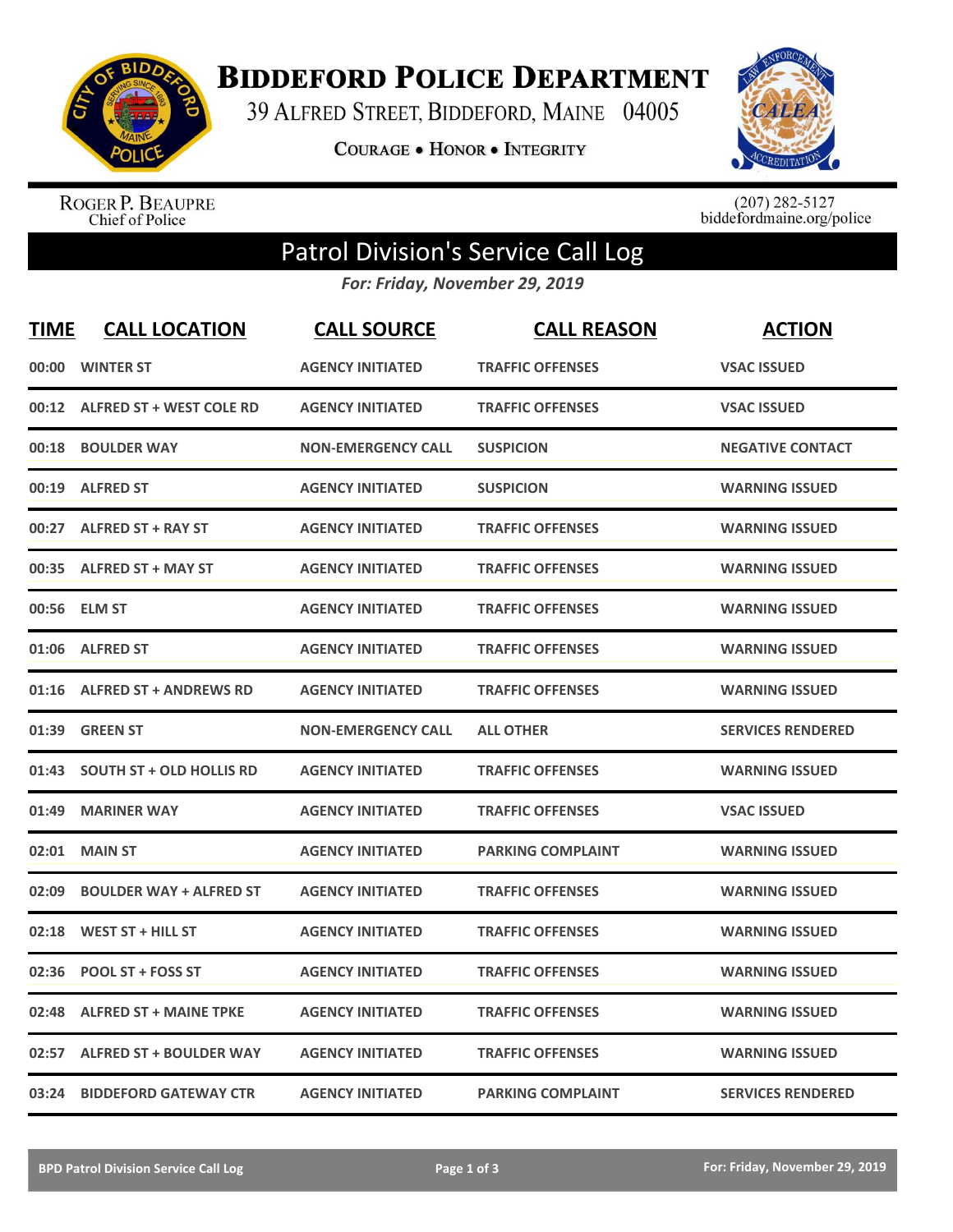| <b>TIME</b> | <b>CALL LOCATION</b>           | <b>CALL SOURCE</b>        | <b>CALL REASON</b>                        | <b>ACTION</b>                |
|-------------|--------------------------------|---------------------------|-------------------------------------------|------------------------------|
|             | 03:42 POOL ST                  | <b>AGENCY INITIATED</b>   | <b>TRAFFIC OFFENSES</b>                   | <b>VSAC ISSUED</b>           |
| 05:26       | <b>BIDDEFORD GATEWAY CTR</b>   | <b>AGENCY INITIATED</b>   | <b>TRAFFIC OFFENSES</b>                   | <b>WARNING ISSUED</b>        |
|             | 07:12 ELM ST                   | <b>AGENCY INITIATED</b>   | <b>CODES ENFORCEMENT</b>                  | <b>SERVICES RENDERED</b>     |
|             | 07:16 ELM ST                   | <b>E-911 CALL</b>         | <b>CRIM THREAT / TERRORIZING</b>          | <b>REPORT TAKEN</b>          |
|             | 07:22 GREENFIELD LN            | <b>AGENCY INITIATED</b>   | <b>PAPERWORK</b>                          | <b>NEGATIVE CONTACT</b>      |
|             | 07:28 RAYMOND ST               | <b>AGENCY INITIATED</b>   | <b>PAPERWORK</b>                          | <b>NEGATIVE CONTACT</b>      |
|             | 07:40 ALFRED ST                | <b>WALK-IN AT STATION</b> | <b>THEFT</b>                              | <b>REPORT TAKEN</b>          |
|             | 09:05 MARION AVE               | <b>E-911 CALL</b>         | <b>SPECIALIZED RESCUE</b>                 | <b>SERVICES RENDERED</b>     |
|             | 09:07 ELM ST                   | <b>NON-EMERGENCY CALL</b> | <b>SUSPICION</b>                          | <b>UNFOUNDED</b>             |
|             | 09:15 WILLETT ST               | <b>NON-EMERGENCY CALL</b> | <b>SUSPICION</b>                          | <b>REPORT TAKEN</b>          |
|             | 09:47 ELM ST                   | <b>NON-EMERGENCY CALL</b> | <b>CIVIL COMPLAINT</b>                    | <b>CIVIL COMPLAINT</b>       |
|             | 09:53 ELM ST                   | <b>NON-EMERGENCY CALL</b> | <b>TRESPASSING</b>                        | <b>REPORT TAKEN</b>          |
|             | 10:05 OAK RIDGE RD             | <b>E-911 CALL</b>         | 911 MISUSE                                | <b>WARNING ISSUED</b>        |
| 10:20       | <b>BRIARWOOD DR</b>            | <b>E-911 CALL</b>         | 911 MISUSE                                | <b>NEGATIVE CONTACT</b>      |
| 10:35       | <b>MAIN ST</b>                 | <b>AGENCY INITIATED</b>   | <b>PAPERWORK</b>                          | <b>PAPERWORK SERVED</b>      |
|             | <b>10:37 FORTUNES ROCKS RD</b> | <b>AGENCY INITIATED</b>   | <b>ARTICLES LOST/FOUND</b>                | <b>SERVICES RENDERED</b>     |
|             | 11:02 MARION AVE               | <b>NON-EMERGENCY CALL</b> | <b>CODES ENFORCEMENT</b>                  | <b>REFERRED OTHER AGENCY</b> |
|             | 11:39 POOL ST                  | <b>WALK-IN AT STATION</b> | <b>ESCORTS / RELAYS</b>                   | <b>NEGATIVE CONTACT</b>      |
|             | 11:39 GOVE ST                  | <b>E-911 CALL</b>         | ATTEMPTED/THREATENED SUICIDE REPORT TAKEN |                              |
|             | 12:12 JEFFERSON ST + CENTER ST | <b>AGENCY INITIATED</b>   | <b>ALL OTHER</b>                          | <b>SERVICES RENDERED</b>     |
|             | 12:41 HIGH ST                  | <b>E-911 CALL</b>         | <b>VIOL PROTECTION FROM ABUSE</b>         | <b>REPORT TAKEN</b>          |
|             | 13:04 BRADBURY ST              | <b>WALK-IN AT STATION</b> | ATTEMPTED/THREATENED SUICIDE REPORT TAKEN |                              |
|             | 13:19 ALFRED ST                | <b>NON-EMERGENCY CALL</b> | <b>COURT ORDERED CHECK IN</b>             | <b>NO ACTION REQUIRED</b>    |
|             | 13:45 GREEN ST                 | <b>NON-EMERGENCY CALL</b> | <b>ANIMAL COMPLAINT</b>                   | <b>SERVICES RENDERED</b>     |
|             | 14:12 ALFRED ST                | <b>WALK-IN AT STATION</b> | <b>COURT ORDERED CHECK IN</b>             | <b>SERVICES RENDERED</b>     |
|             | 14:15 SHOPS WAY                | E-911 CALL                | 911 MISUSE                                | <b>SERVICES RENDERED</b>     |